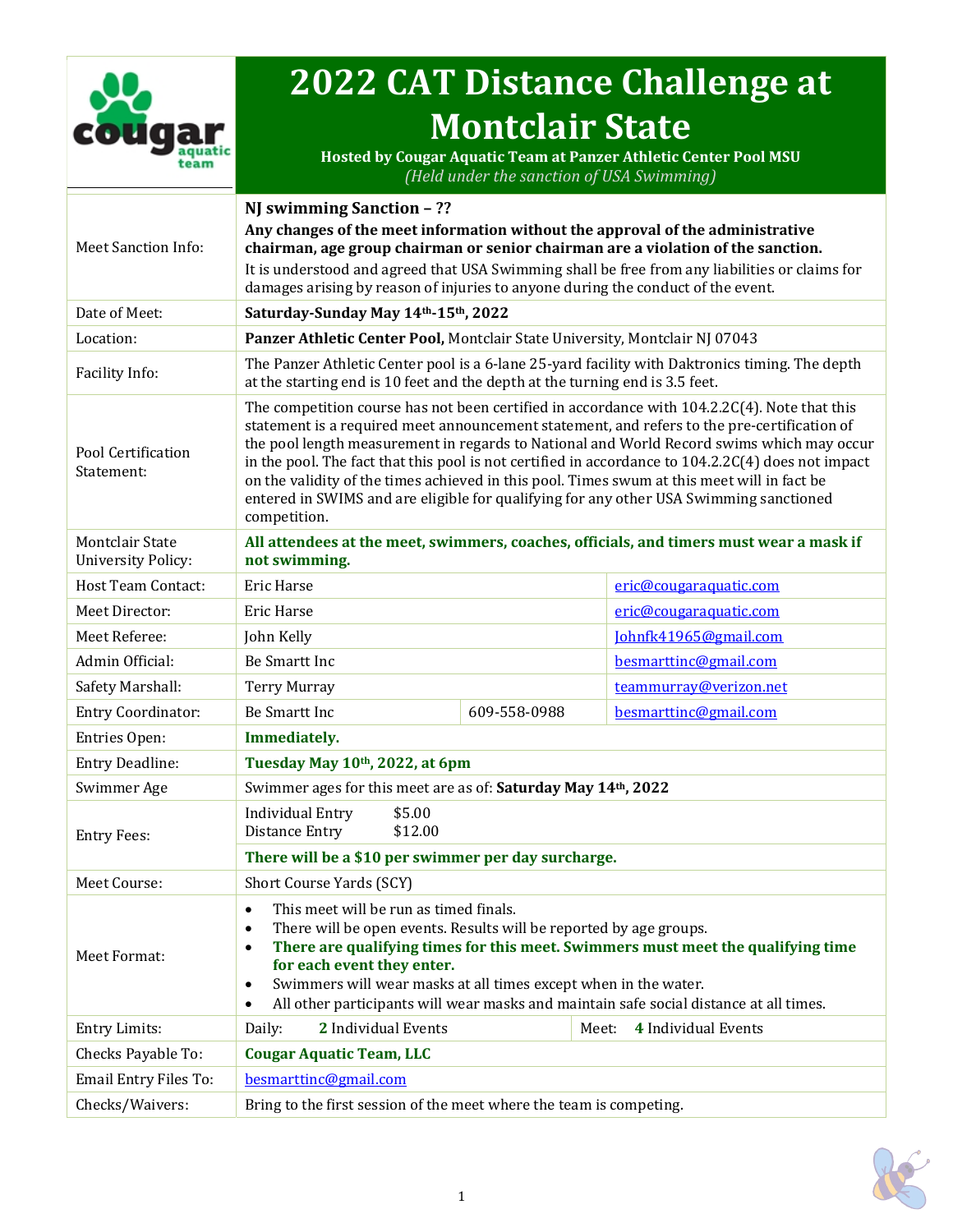# **2021 Cougar Distance Challenge**

### Saturday May 14th **Facility Opens at 10:45am**

# **Saturday Morning Session #1—Open Women**

| Warm-up: 11:00am |                          | Meet Start: 11:35am |  |
|------------------|--------------------------|---------------------|--|
| Women            | Age Group & Event        | <b>Equal Faster</b> |  |
|                  | 11-12 400 IM             | 6:36.19             |  |
| #1               | 13-14 400 IM             | 6:09.69             |  |
|                  | 15 & Over 400 IM         | 5:58.99             |  |
|                  | 11-12 1000 Freestyle     | 14:15.49            |  |
| #3               | 13-14 1000 Freestyle     | 12:52.29            |  |
|                  | 15 & Over 1000 Freestyle | 12:41.09            |  |

### **Saturday Afternoon #2—Open Men**

| Warm-up: 11:00am |                              | Meet Start: 11:35am |
|------------------|------------------------------|---------------------|
| Men              | <b>Age Group &amp; Event</b> | <b>Equal Faster</b> |
|                  | 11-12 400 IM                 | 6:36.19             |
| #2               | 13-14 400 IM                 | 6:04.29             |
|                  | 15 & Over 400 IM             | 5:43.19             |
|                  | 11-12 1000 Freestyle         | 14:15.49            |
| #4               | 13-14 1000 Freestyle         | 12:29.49            |
|                  | 15 & Over 1000 Freestyle     | 11:59.19            |

# Sunday May 15th

**Facility Opens at 10:45am**

# **Sunday Morning Session #3—Open Men**

| Warm-up: $11:00$ am |                              | Meet Start: 11:35am |  |
|---------------------|------------------------------|---------------------|--|
| Men                 | <b>Age Group &amp; Event</b> | <b>Equal Faster</b> |  |
|                     | 11-12 500 Freestyle          | 7:10.99             |  |
| #6                  | 13-14 500 Freestyle          | 6:33.19             |  |
|                     | 15 & Over 500 Freestyle      | 6:01.69             |  |
|                     | 11-12 1650 Freestyle         | 22:51.49            |  |
| #8                  | 13-14 1650 Freestyle         | 20:20.29            |  |
|                     | 15 & Over 1650 Freestyle     | 19:30.99            |  |

# **Sunday Afternoon #4—Open Women**

| Warm-up: 11:00am |                          | Meet Start: 11:35am |
|------------------|--------------------------|---------------------|
| Men              | Age Group & Event        | <b>Equal Faster</b> |
|                  | 11-12 500 Freestyle      | 7:10.99             |
| #5               | 13-14 500 Freestyle      | 6:34.99             |
|                  | 15 & Over 500 Freestyle  | 6:22.19             |
|                  | 11-12 1650 Freestyle     | 22:53.49            |
| #7               | 13-14 1650 Freestyle     | 20:51.69            |
|                  | 15 & Over 1650 Freestyle | 20:38.99            |

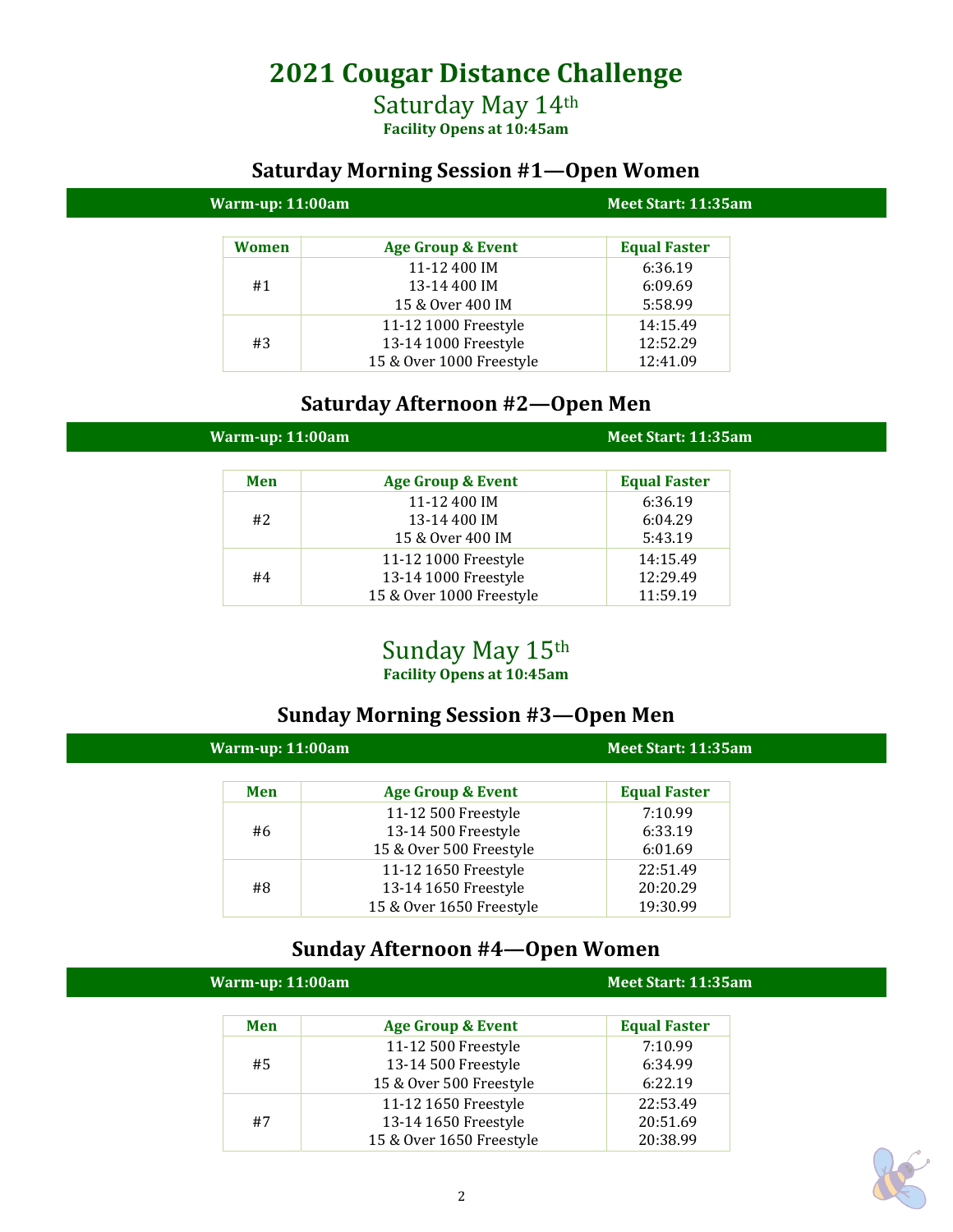# **Meet Schedule\*\***

| <b>Saturday</b>           |            | Warm-up  | <b>Start</b> |
|---------------------------|------------|----------|--------------|
| Facility Opens at 10:45am |            |          |              |
| Session #1                | Open Women | 11:00am  | 11:35am      |
| Session #2                | Open Men   | $TRA**$  | TBA**        |
| <b>Sunday</b>             |            | Warm-up  | <b>Start</b> |
| Facility Opens at 10:45am |            |          |              |
| Session #3                | Open Men   | 11:00am  | 11:35am      |
| Session #4                | Open Women | $TBA***$ | TBA**        |

\*\* Timing is tentative pending receipt of entries. A final schedule will be developed and published after all entries *have been received.*

| Scoring:                   | There will be no team scoring.<br>$\bullet$                                                                                                                                                                                                                                                                                                                                                                                                                                                                                                                                                                                                       |
|----------------------------|---------------------------------------------------------------------------------------------------------------------------------------------------------------------------------------------------------------------------------------------------------------------------------------------------------------------------------------------------------------------------------------------------------------------------------------------------------------------------------------------------------------------------------------------------------------------------------------------------------------------------------------------------|
| Awards:                    | There will be no awards.<br>$\bullet$                                                                                                                                                                                                                                                                                                                                                                                                                                                                                                                                                                                                             |
| Starts:                    | 'Fly-over/Over-the-top' starts may be used during this meet. This information will be<br>$\bullet$<br>distributed with the warm-up schedule after entries have been received.                                                                                                                                                                                                                                                                                                                                                                                                                                                                     |
| Surcharge and<br>Programs: | There will be a \$10 per swimmer per day surcharge.<br>$\bullet$<br>Heat sheets will be online at www.besmarttinc.com and on Meet Mobile.<br>$\bullet$<br>Only parents timing their swimmers will be allowed into the facility.<br>$\bullet$                                                                                                                                                                                                                                                                                                                                                                                                      |
| Concessions:               | None.<br>$\bullet$                                                                                                                                                                                                                                                                                                                                                                                                                                                                                                                                                                                                                                |
| Vendor:                    | None.<br>$\bullet$                                                                                                                                                                                                                                                                                                                                                                                                                                                                                                                                                                                                                                |
| Locker Rooms:              | If only one locker room/restroom: If Athletes and Adults including Coaches & Officials must<br>$\bullet$<br>use the same facility, make sure you are not alone with an athlete in the locker room, including<br>using the restroom. Be proactive and tell the meet director immediately if this happens, even<br>when no fault of your own.<br>If multiple facilities: There is a separate locker room/restroom for athletes only! All other<br>$\bullet$<br>adults including Coaches & Officials need to make sure that you are only using the facility<br>marked for you.                                                                       |
| Entry Info:                | There will be no refunds after the entry deadline except for events that may be scratched from<br>$\bullet$<br>meet by the Entry Coordinator or Meet Director, or as otherwise directed by NJ Swimming.<br>Entries will be acknowledged within 48 hours of receipt.<br>All entries will be accepted prior to the entry deadline from teams assigned to the meet.<br>$\bullet$<br>Entry forms, verification forms, waiver release, and fees must be received no later than the<br>$\bullet$<br>first session of the meet where the team competes.<br>Team entries will be considered accepted when the host club accepts the entries.<br>$\bullet$ |
| <b>Entry Times:</b>        | New Jersey Swimming does not allow 'NT' or 'No Time' to be used as an entry time.<br>$\bullet$<br>All entry times must be in short course yards. Converted times are permitted. All entry times<br>$\bullet$<br>must meet the time standards for this meet as approved by NJ Swimming.                                                                                                                                                                                                                                                                                                                                                            |
| <b>Distance Events</b>     | Swimmers must provide their own timers.<br>$\bullet$<br>Swimmers must provide their own counters for the 500, 1000, and 1650 freestyle events.<br>$\bullet$<br>Events will swim slow to fast, alternating genders. Slower heats may combine genders without<br>$\bullet$<br>leaving an empty lane between them.                                                                                                                                                                                                                                                                                                                                   |
| Relays                     | None.<br>$\bullet$                                                                                                                                                                                                                                                                                                                                                                                                                                                                                                                                                                                                                                |

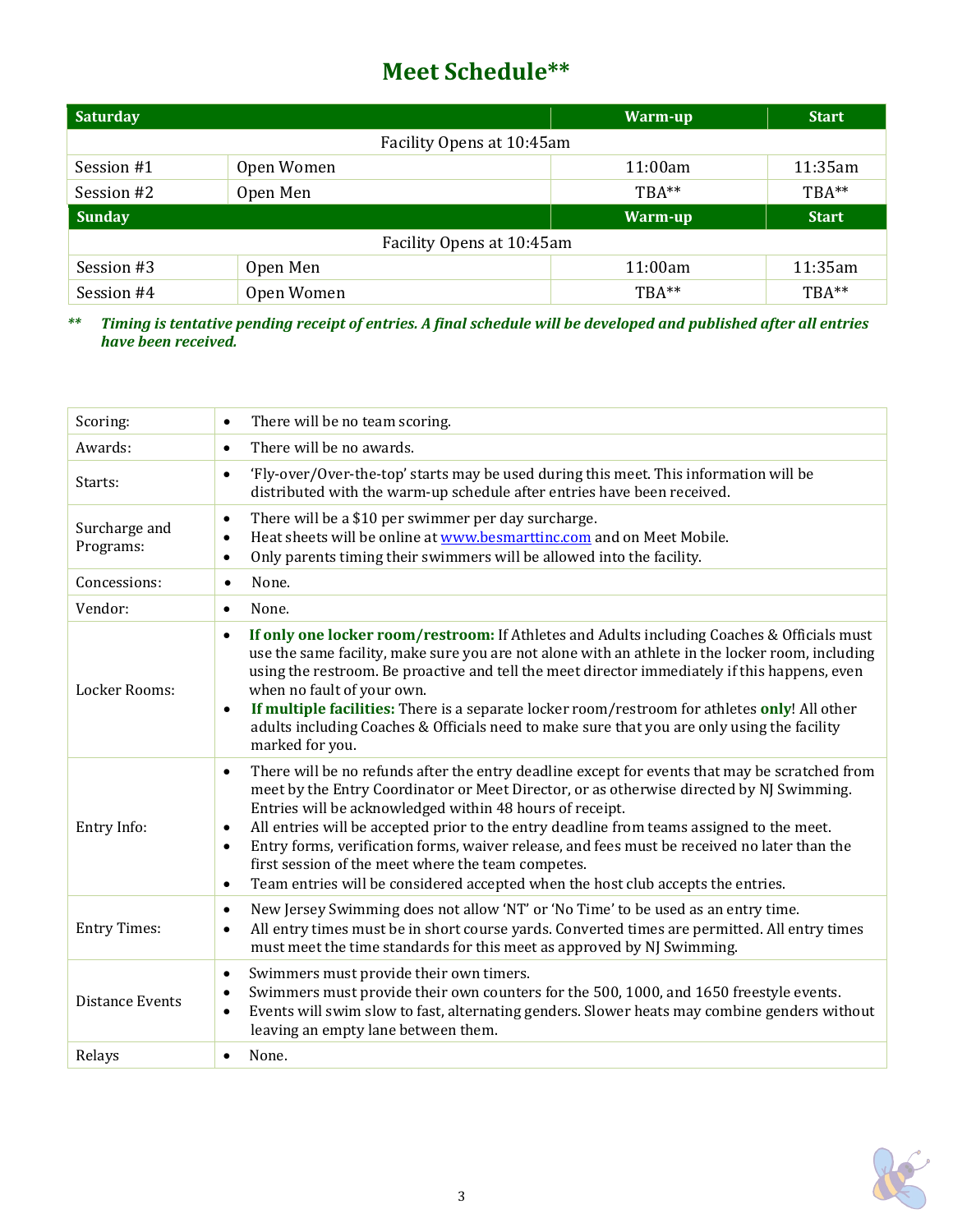| Swimmer<br>Eligibility:                 | No swimmer will be permitted to compete unless the swimmer is a member of USA Swimming<br>$\bullet$<br>as provided in Article 302.<br>All transfer swimmer(s) must swim unattached for 120 days from their last attached competition.<br>$\bullet$<br>Swimmers must use an UN- (New Team Alpha Code) as their team affiliation. All Unattached<br>swimmers must be listed on the team's official waiver entry form.<br>All swimmers 18 & Over at the meet start date must have met the USA Swimming<br>$\bullet$<br>Athlete Protection Training requirement. Failure to complete it will result in an<br>athlete's inability to swim in this meet.                                                                                                                                                                                                                                                                                                                                                                                                                                                                                                               |
|-----------------------------------------|------------------------------------------------------------------------------------------------------------------------------------------------------------------------------------------------------------------------------------------------------------------------------------------------------------------------------------------------------------------------------------------------------------------------------------------------------------------------------------------------------------------------------------------------------------------------------------------------------------------------------------------------------------------------------------------------------------------------------------------------------------------------------------------------------------------------------------------------------------------------------------------------------------------------------------------------------------------------------------------------------------------------------------------------------------------------------------------------------------------------------------------------------------------|
| Adaptive<br>Provisions:                 | USA Swimming rules and regulations provides "guidelines for officiating swimmers with<br>disabilities" and any athlete who needs any of these adaptations should provide the Referee<br>with a note stating their name, their specific need, and a list of events in which they need<br>assistance prior to the start of each session's competition. If necessary, this information may<br>be provided by the swimmer's coach or guardians. NJ Swimming will provide all swimmers<br>with disabilities a chance to swim in events for which they have qualified (met the time<br>standards of the meet).                                                                                                                                                                                                                                                                                                                                                                                                                                                                                                                                                         |
| <b>Host Club</b><br>Responsibilities:   | The host club will e-mail entry verification back to the participating clubs.<br>$\bullet$<br>The host club will create a warm-up schedule that will be fair and equal to all teams.<br>$\bullet$<br>Warm-up schedules and assignments, and timing assignments will be e-mailed to all<br>$\bullet$<br>participating clubs and posted on the website www.besmarttinc.com the day after entries<br>close.                                                                                                                                                                                                                                                                                                                                                                                                                                                                                                                                                                                                                                                                                                                                                         |
| Participating Club<br>Responsibilities: | Parents of participating swimmers should be prepared to time. The host club will provide<br>$\bullet$<br>stopwatches.<br>Participating clubs should help with officiating whenever possible. Officials should contact the<br>$\bullet$<br>meet referee (see page 1) with the sessions where they are available to assist.                                                                                                                                                                                                                                                                                                                                                                                                                                                                                                                                                                                                                                                                                                                                                                                                                                        |
| Coaches Conduct &<br>Eligibility:       | This meet is conducted according to current USA Swimming Rules, and in adherence to the<br>$\bullet$<br>USA-S Minor Athlete Abuse Prevention Policy (MAAPP 2.0).<br>Make sure all interactions with athletes are observable and interruptible, including any<br>$\bullet$<br>meetings you have in between races or sessions.<br>As a reminder, coaches are not allowed to massage any athlete, even if you are a licensed<br>$\bullet$<br>massage therapist. This includes all massages, rubdowns, stretching, physical manipulation,<br>injury rehabilitation, and the use of electronic or instrument assisted modalities such as stim<br>treatment, dry needing, and cupping.<br>All coaches "on the deck" must be currently registered coach members of USA Swimming.<br>$\bullet$<br>Verification can be in the form of a current USA Swimming membership card or Coaches Pass<br>available thru the USA swimming Deck Pass App.<br>Coaches must show their USA swimming coaching card or Coaches Pass for entrance to<br>٠<br>facility.<br>All Coaches must have some form of USA coaching credential verification with them at all<br>$\bullet$<br>times. |
| Officials Conduct &<br>Eligibility:     | This meet is conducted according to current USA Swimming Rules, and in adherence to the<br>$\bullet$<br>USA-S Minor Athlete Abuse Prevention Policy (MAAPP 2.0).<br>Make sure all interactions with athletes are observable and interruptible.<br>$\bullet$<br>Current USA Swimming and NJS Swimming certification is required for all officials and the<br>$\bullet$<br>Meet Referee will check your cards.<br>Swimming officials from participating teams should contact the meet referee (see page 1) with<br>$\bullet$<br>the sessions when they are able to help.<br>All officials must wear the standard white and blue uniform.<br>$\bullet$<br>Officials will be required to work the entire session and will receive free admission.<br>$\bullet$                                                                                                                                                                                                                                                                                                                                                                                                       |

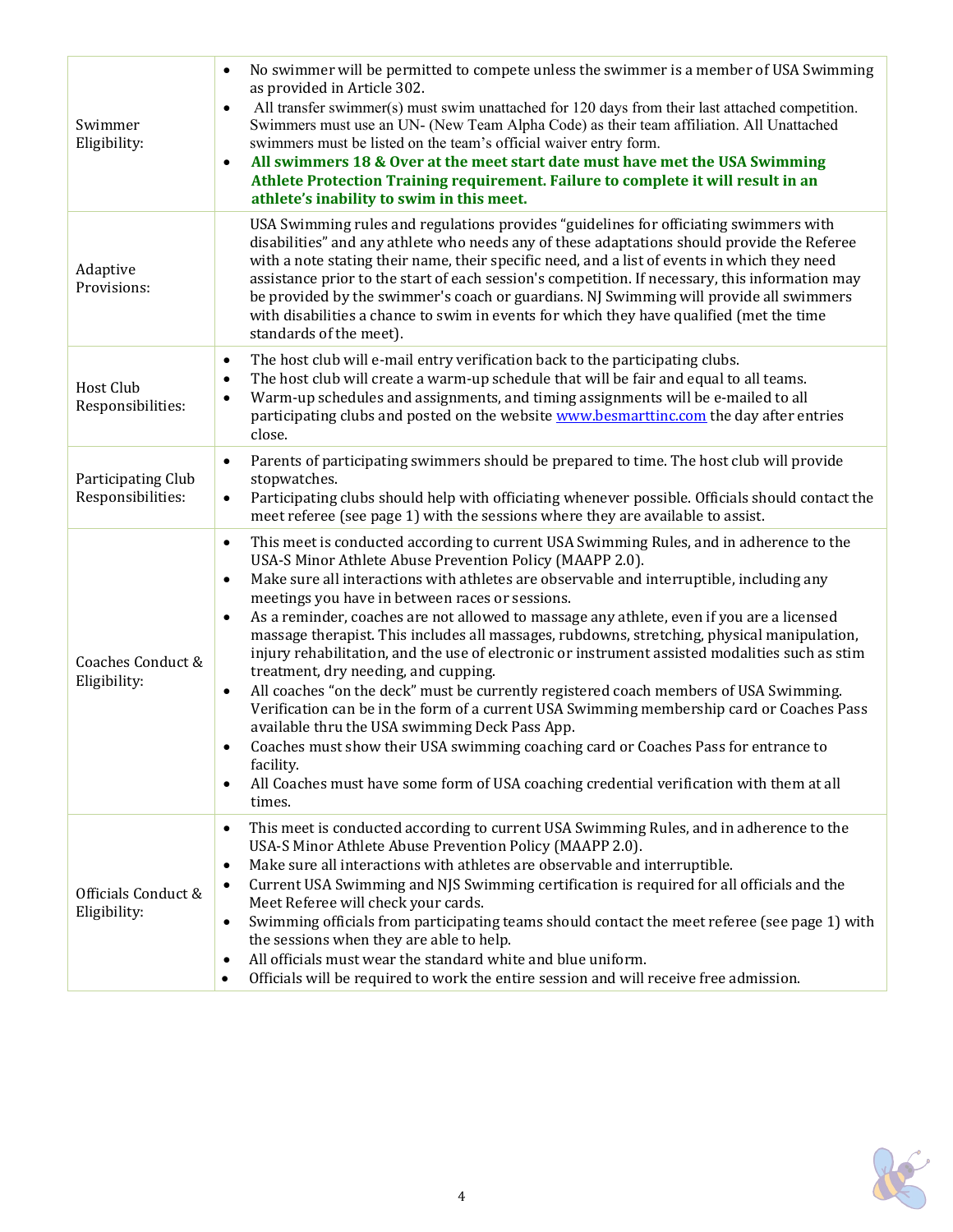| <b>Meet Format</b><br>Waiver:                              | This meet will be run in accordance to current USA Swimming Rules.<br>$\bullet$<br>The host club has the right to change the format of the meet with the approval of the<br>$\bullet$<br>Administrative vice chair and either the Age Group or Senior vice chair. These changes would<br>be made for a more efficient swim meet for the swimmers and the host club. Reasons for<br>these changes include:<br>To allow more swimmers to swim.<br>$\bullet$<br>To conform to facility capacity limits or for facility safety concerns.<br>$\bullet$<br>To condense the meet into smaller time frame.<br>$\bullet$<br>Some of the changes that may be made: 1) add a session, 2) heat limit distance events 3)<br>$\bullet$<br>condense sessions, and 4) eliminate relays. |
|------------------------------------------------------------|-------------------------------------------------------------------------------------------------------------------------------------------------------------------------------------------------------------------------------------------------------------------------------------------------------------------------------------------------------------------------------------------------------------------------------------------------------------------------------------------------------------------------------------------------------------------------------------------------------------------------------------------------------------------------------------------------------------------------------------------------------------------------|
| Warm-up<br>Procedures:                                     | Warm-ups will be run under New Jersey Swimming Warm-up and Safety Guidelines.<br>$\bullet$<br>Swimming Equipment is <b>not allowed</b> in the competition pool during all warm-up sessions.<br>$\bullet$<br>This includes kick boards, hand paddles, and pull buoys.<br>All swimmers must enter the pool feet first from the starting end of the pool.<br>$\bullet$<br>New Jersey Swimming officials will monitor warm-ups.<br>$\bullet$<br>All general warm-up lanes will swim in a counterclockwise direction.<br>$\bullet$                                                                                                                                                                                                                                           |
| Check-In:                                                  | The meet will be pre-seeded.<br>$\bullet$                                                                                                                                                                                                                                                                                                                                                                                                                                                                                                                                                                                                                                                                                                                               |
| No Show<br>Procedure:                                      | No penalty will be incurred for an unscratched swimmer who fails to report to the starting<br>blocks for his/her scheduled event. However, the event will be counted toward the swimmer's<br>maximum allowable swims for that day. The swimmer may be allowed to swim the event in a<br>later heat or a subsequent event if the swimmer is at the starting end of the pool, ready to<br>swim, and an open lane is available. However, the host club will not schedule an additional<br>heat to accommodate the swimmer.                                                                                                                                                                                                                                                 |
| <b>Internet Website</b><br>Posting:                        | Internet location for all meet information: http://www.besmarttinc.com.<br>Heat Sheets and real-time results will be available during the meet.<br>$\bullet$<br>Downloadable Results (Zipped .CL2 & .HY3 files) for TM will be provided post meet.<br>$\bullet$<br>Printable meet results (.PDF files) will be provided post meet.<br>$\bullet$                                                                                                                                                                                                                                                                                                                                                                                                                         |
| Results:                                                   | Meet result files for TM will be emailed to all participating teams.<br>$\bullet$<br>Meet results will be posted on the meet website and on the New Jersey Swimming Website:<br>$\bullet$<br>www.njswim.org                                                                                                                                                                                                                                                                                                                                                                                                                                                                                                                                                             |
| <b>USA-S Racing Start</b><br>Certification<br>Statement:   | Any swimmer entered in the meet must be certified by a USA Swimming member-coach as being<br>proficient in performing a racing start or must start each race from within the water. When<br>unaccompanied by a member-coach, it is the responsibility of the swimmer or the swimmer's legal<br>guardian to ensure compliance with this requirement.                                                                                                                                                                                                                                                                                                                                                                                                                     |
| Audio/Visual<br>Recording<br>Statement:                    | Use of audio or visual recording devices, including a cell phone, is not permitted in changing areas,<br>rest rooms or locker rooms.                                                                                                                                                                                                                                                                                                                                                                                                                                                                                                                                                                                                                                    |
| <b>USA-S Deck Change</b><br><b>Policy Statement:</b>       | Deck changes are prohibited.                                                                                                                                                                                                                                                                                                                                                                                                                                                                                                                                                                                                                                                                                                                                            |
| <b>USA-S Drone Policy</b><br>Statement:                    | Operation of a drone, or any other flying apparatus, is prohibited over the venue (pools,<br>athlete/coach areas, spectator areas and open ceiling locker rooms) any time athletes, coaches,<br>officials and/or spectators are present.                                                                                                                                                                                                                                                                                                                                                                                                                                                                                                                                |
| Minor Athlete<br><b>Abuse Prevention</b><br>Policy (MAAPP) | All applicable adults participating in or associated with this meet, acknowledge that they are<br>subject to the provisions of the USA Swimming Minor Athlete Abuse Prevention Policy ("MAAPP"),<br>and that they understand that compliance with the MAAPP policy is a condition of participation in<br>the conduct of this competition.                                                                                                                                                                                                                                                                                                                                                                                                                               |

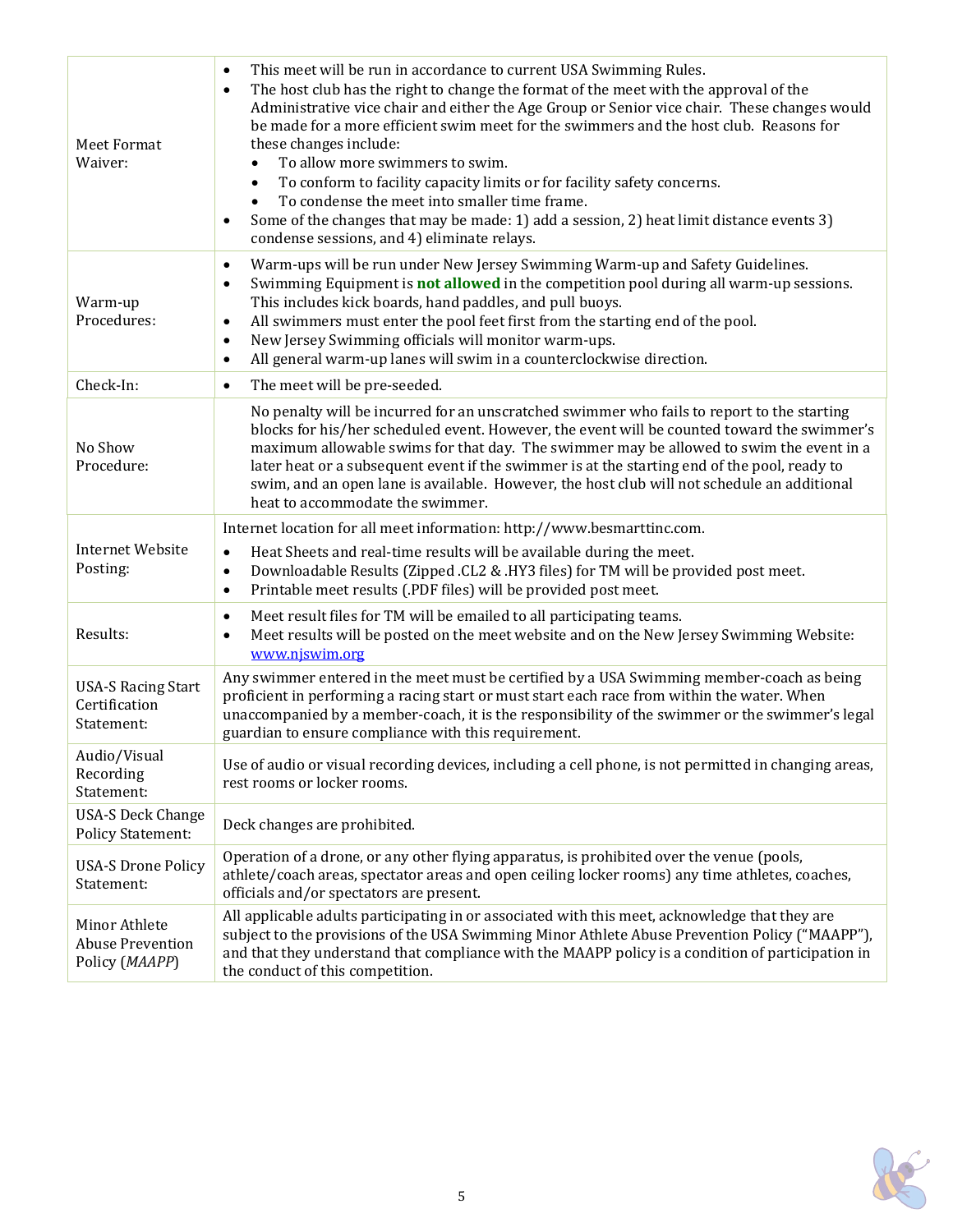| Tech<br>Suit/Swimwear<br>Policy:             | <b>Swimwear must conform to USA Swimming Rules:</b><br>Rule 102.8. Only swimsuits complying with FINA swimsuit specification may be worn in any<br>$\bullet$<br>USA Swimming sanctioned or approved competition. "Tech suits" are not permitted at this<br>meet for 12 & under swimmers. "Tech Suits" are defined, as suits that have bonded seams,<br>kinetic tape, or meshed seams. A list of restricted suits can be found on the NJ Swimming<br>Website; www.niswim.org<br>Rule 102.8.1E explicitly bans the use of therapeutic elastic tape (eg: kinesio tape) on any part<br>$\bullet$<br>of the body<br>Pursuant to USA Swimming Rule 205.10.1, it is permissible for the swimmer to wear a single<br>$\bullet$<br>set of garments underneath his or her competition swimsuit for modesty and/or other privacy<br>reasons. |
|----------------------------------------------|-----------------------------------------------------------------------------------------------------------------------------------------------------------------------------------------------------------------------------------------------------------------------------------------------------------------------------------------------------------------------------------------------------------------------------------------------------------------------------------------------------------------------------------------------------------------------------------------------------------------------------------------------------------------------------------------------------------------------------------------------------------------------------------------------------------------------------------|
| COVID-19<br>Assumption of Risk<br>Disclaimer | The host team has taken enhanced health and safety measures for all participants. All<br>persons participating must follow all posted instructions while at the Panzer Athletic<br>Center Pool. An inherent risk of exposure to COVID-19 exists in any public place where<br>people are present. COVID-19 is an extremely contagious disease that can lead to severe<br>illness and death. According to the Centers for Disease Control and Prevention, senior<br>citizens and guests with underlying medical conditions are especially vulnerable.<br>All persons visiting the Panzer Athletic Center Pool are voluntarily assuming all risks<br>related to exposure to COVID-19.                                                                                                                                                |
| Meet Requirement<br>Statement:               | In order to be eligible for the NJ Swimming Zone Championship Team or for NJ Swimming<br>Athlete Travel Grants for sectional and national level meets, NJ Swimming policy stipulates<br>certain participation requirements. As a NJ Swimming sanctioned meet, this meet counts<br>toward those participation requirements.                                                                                                                                                                                                                                                                                                                                                                                                                                                                                                        |
| Directions:                                  | Google Maps: https://goo.gl/maps/Bjxh7who72HoUNz67                                                                                                                                                                                                                                                                                                                                                                                                                                                                                                                                                                                                                                                                                                                                                                                |

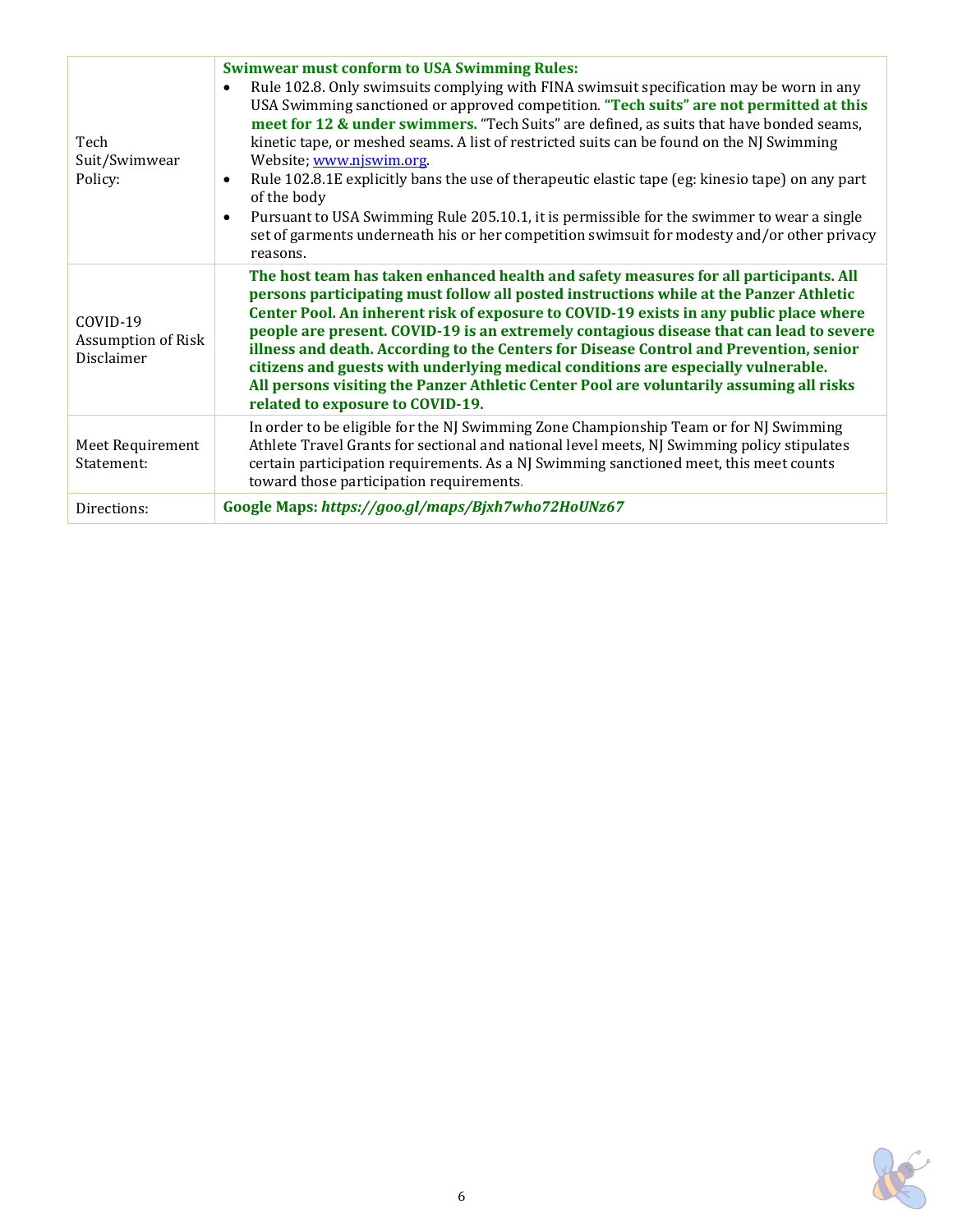

# **2022 CAT Distance Challenge at Montclair State**

*Hosted by Cougar Aquatic Team* Saturday May 14th-Sunday May 15th

#### **Waiver**

In consideration of the acceptance of this entry, I/we hereby, for myself/ourselves, my/our heirs, administrators and assigns, waive and release any and all claims against USA Swimming, NJ Swimming, Cougar Aquatic Team LLC, Montclair State University, Be Smartt Inc and their staffs for any injuries and/or expenses incurred by me/us at the swim meet, or while on the road to and from the meet. I/we are USA Swimming registered athletes and am/are eligible to compete in all the events I/we have entered.

#### **COVID‐19 Waiver**

An inherent risk of exposure to COVID-19 exists in any public place where people are present. COVID-19 is an extremely contagious disease that can lead to severe illness and death. According to the Centers for Disease Control and Prevention, senior citizens and individuals with underlying medical conditions are especially vulnerable.

USA Swimming, Inc., cannot prevent you (or your child(ren)) from becoming exposed to, contracting, or spreading COVID-19 while participating in USA Swimming sanctioned events. It is not possible to prevent against the presence of the disease. Therefore, if you choose to participate in a USA Swimming sanctioned event, you may be exposing yourself to and/or increasing your risk of contracting or spreading COVID-19.

BY ATTENDING OR PARTICIPATING IN THIS COMPETITION, YOU VOLUNTARILY ASSUME ALL RISKS ASSOCIATED WITH EXPOSURE TO COVID-19 AND FOREVER RELEASE AND HOLD HARMLESS USA SWIMMING AND [THE LSC] AND EACH OF THEIR OFFICERS, DIRECTORS, AGENTS, EMPLOYEES OR OTHER REPRESENTATIVES FROM ANY LIABILITY OR CLAIMS INCLUDING FOR PERSONAL INJURIES, DEATH, DISEASE OR PROPERTY LOSSES, OR ANY OTHER LOSS, INCLUDING BUT NOT LIMITED TO CLAIMS OF NEGLIGENCE AND GIVE UP ANY CLAIMS YOU MAY HAVE TO SEEK DAMAGES, WHETHER KNOWN OR UNKNOWN, FORESEEN OR UNFORESEEN, IN CONNECTION THEREWITH.

#### **Meet Verification**

I hereby certify that all entered swimmers and coaches listed on the waiver form, for the Cougar Aquatic Team Cougar Distance Challenge Meet on May 14<sup>th</sup>-15<sup>th</sup>, 2022 are registered members of USA Swimming. All USA Swimming members are correctly entered according to; Article 302.4 of the USA Swimming Rules and Regulations. False Registration: An LSC may impose a fine of up to \$100 per event against a member coach or a member club's representative signing a document which indicates a swimmer is registered with USA Swimming for a meet when that swimmer is not properly registered or eligible to compete for that club. This will be enforced by the LSC and the LSC will be entitled to the fines imposed.

Also, I acknowledge that deck access is limited to coaches and/or officials working the meet and displaying their credentials.

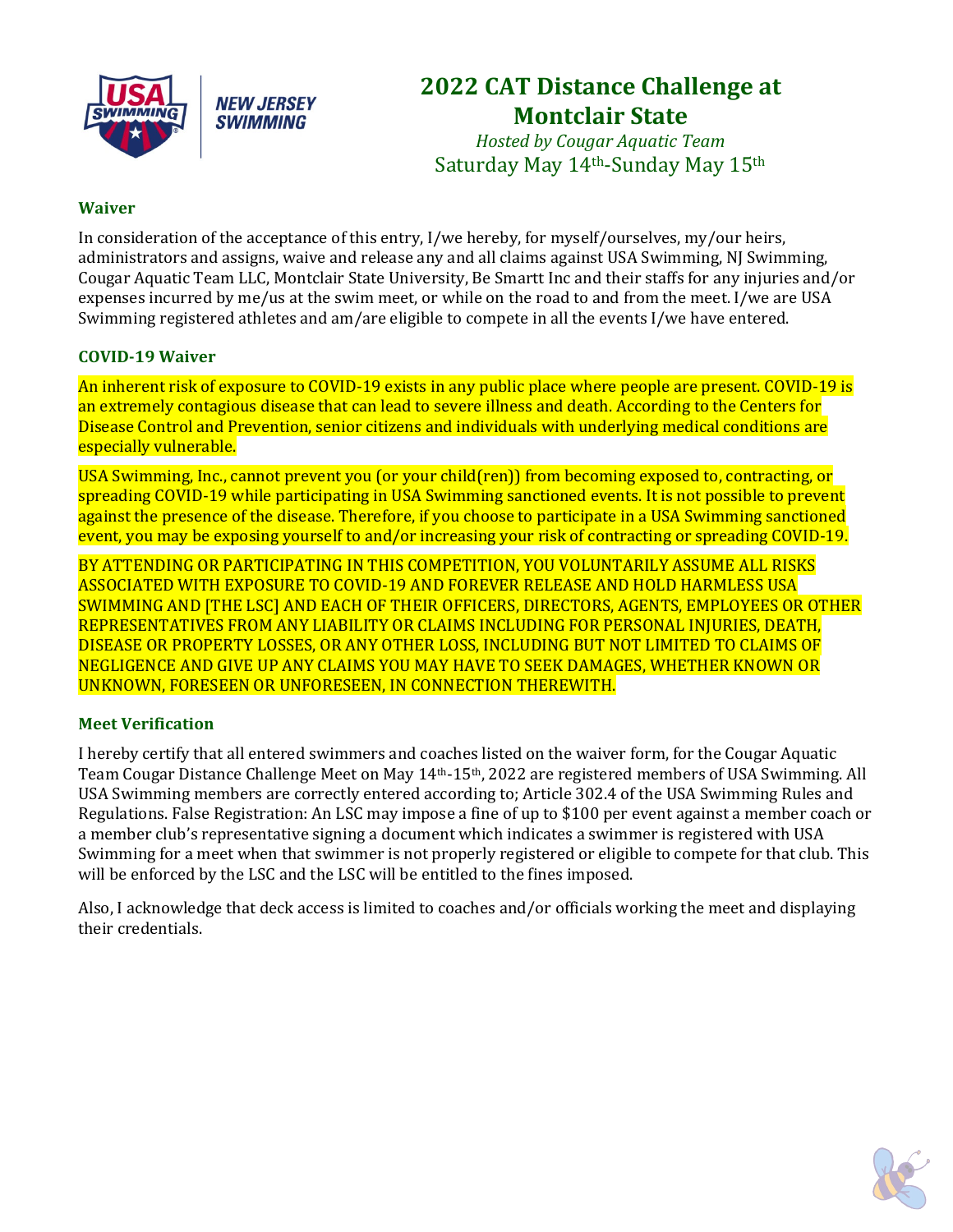\_\_\_\_\_\_\_\_\_\_\_\_\_\_\_\_\_\_\_\_\_\_\_\_\_\_\_\_\_\_\_\_\_\_\_\_\_\_\_\_\_\_\_\_\_\_\_\_\_\_\_\_\_\_\_\_\_\_\_\_\_\_\_\_\_\_\_\_\_\_\_\_\_\_\_\_\_\_\_\_\_\_\_\_\_\_\_\_\_\_\_\_\_\_\_\_\_\_\_\_\_\_\_\_\_\_\_\_\_\_\_\_\_\_\_\_\_\_\_\_\_\_\_\_\_\_\_\_\_\_\_\_\_\_\_

**Name/E‐Mail/Phone Number of person to contact regarding this entry:**

**Entry Fee Summary**:

| Timed Final individual event entries $\omega$ \$5.00 =              |  |
|---------------------------------------------------------------------|--|
| Distance Timed Final individual event entries $\omega$ \$12.00 = \$ |  |
| Athletes $\omega$ \$10.00/day surcharge =                           |  |

Total: \$\_\_\_\_\_\_\_\_\_\_

Make checks payable to: **Cougar Aquatic Team LLC.**